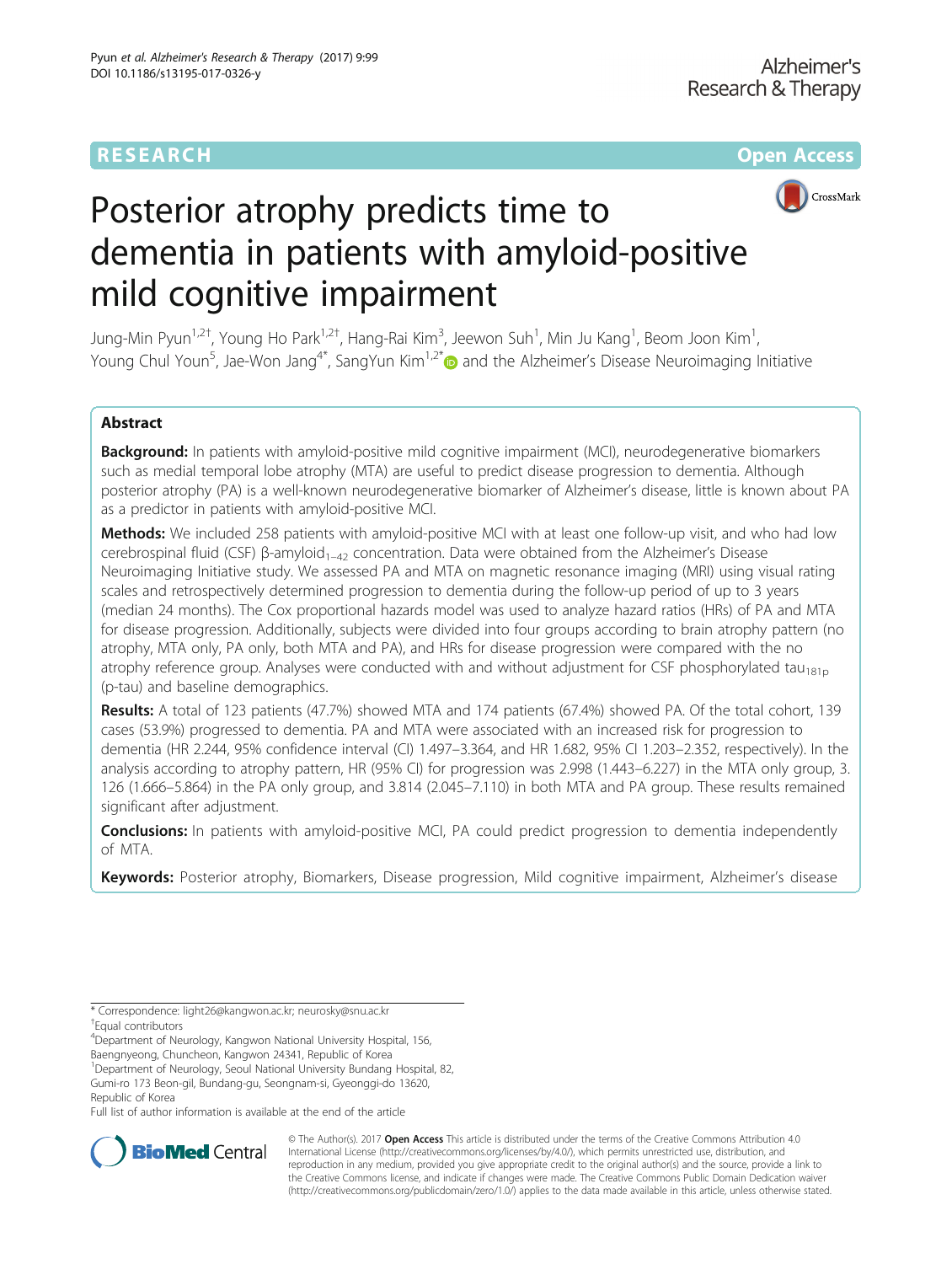### Background

Dyshomeostasis of β-amyloid (Aβ) is an initiating factor of Alzheimer's disease (AD) pathology [\[1\]](#page-7-0). Aβ positivity, defined as Aβ deposition on positron emission tomography (PET) or a low level of cerebrospinal fluid (CSF) β-amyloid<sub>1–42</sub> (Aβ<sub>1–42</sub>), is known to predict clinical progression from mild cognitive impairment (MCI) to dementia [\[2](#page-7-0), [3\]](#page-7-0). However, using only Aβ positivity for the prediction of disease progression is limited by the fact that  $\mathbf{A}\mathbf{\beta}$  positivity in CSF begins at least 15 years before expected clinical symptom onset [\[4](#page-7-0)]. Therefore, neurodegenerative biomarkers that reflect sequential pathologic processes after Aβ positivity could be useful in predicting progression from MCI to dementia in the near future [\[5](#page-7-0), [6](#page-7-0)].

Neurodegeneration is the process of neuronal injury, and can be evaluated by atrophy observed on structural magnetic resonance imaging (MRI), hypometabolism on [ 18F]-fluorodeoxyglucose-PET, positive tau PET, or increased CSF tau [[6](#page-7-0)–[8\]](#page-7-0). Medial temporal lobe atrophy (MTA) on MRI is one of the most well-known neurodegenerative markers [\[9](#page-7-0)], and can predict progression from MCI to dementia [\[10, 11](#page-7-0)]. In a study with MCI patients with Aβ positivity, those with MTA were more likely to progress to dementia, which indicates the predictive value of MTA in amyloid-positive MCI [[5\]](#page-7-0).

Recently, an increasing number of studies have suggested that another neurodegenerative marker, posterior atrophy (PA) on MRI, could also predict conversion to dementia in MCI [[11, 12\]](#page-7-0). In particular, evidence has shown that, whereas MTA is related to low levels of CSF  $Aβ<sub>1–42</sub>$ , PA is associated with high levels of CSF total tau (t-tau) and phosphorylated tau<sub>181p</sub> (p-tau); this might support a prognostic value of PA in terms of disease progression among patients with amyloid-positive MCI [[11\]](#page-7-0). The current study therefore aimed to assess the predictive value of PA for progression to dementia in amyloid-positive MCI.

#### Methods

### Subjects

Data used in the preparation of this article were obtained from the Alzheimer's Disease Neuroimaging Initiative (ADNI) database (adni.loni.usc.edu). The ADNI was launched in 2003 as a public-private partnership, led by Principal Investigator Michael W. Weiner, MD. The primary goal of ADNI has been to test whether serial MRI, PET, other biological markers, and clinical and neuropsychological assessments can be combined to measure the progression of MCI and early AD. For upto-date information, see [www.adni-info.org](http://www.adni-info.org/).

Data used in this study were downloaded from the ADNI database on 25 May, 2017. We included patients with late MCI who had had a baseline MRI scan, amyloid positivity on a CSF study [[13\]](#page-7-0), and at least one or more follow-up visits after initial assessment. The primary outcome of this study was progression to dementia during the follow-up period of up to 3 years. A final total of 258 patients, 143 from the ADNI1 cohort and 115 from the ADNI2 cohort, were included in this study.

Diagnosis of late MCI was made according to the presence of objective memory impairment but without meeting the criteria for dementia. Namely, all subjects had a Mini Mental State Examination (MMSE) score of 24 or higher, a global Clinical Dementia Rating (CDR) score of 0.5, a CDR memory score of 0.5 or higher, and a score indicating impairment on the delayed recall of Story A of the Wechsler Memory Scale-Revised (≥16 years of education:  $\leq 8$ ; 8–15 years of education:  $\leq 4$ ; 0–7 years of education:  $\leq$  2), which is 1.5 standard deviations below the mean score of cognitively normal subjects.

#### CSF measurements and cutoffs

Baseline CSF  $A\beta_{1-42}$ , t-tau, and p-tau were measured centrally using the multiplex xMAP Luminex platform (Luminex Corp, Austin, TX, USA) with Innogenetics (INNO-BIA AlzBio3, Ghent, Belgium; for research useonly reagents) immunoassay kit-based reagents, as described by Shaw and colleagues [\[13](#page-7-0)]. Qualification of the analytical performance of CSF samples from ADNI was controlled, showing within-center coefficient of variation (%CV) 95% confidence interval (CI) value (mean) of 4.0–6.0% (5.3%) for  $A\beta_{1-42}$ , 6.4–6.8% (6.7%) for t-tau, and 5.5–18.0% (10.8%) for p-tau [\[14](#page-7-0)]. Intercenter %CV 95% CI ranged from 15.9 to 19.8% (17.9%) for  $\mathbb{A}\beta_{1-42}$ , 9.6–15.2% (13.1%) for t-tau, and 11.3–18.2% (14.6%) for p-tau [\[14](#page-7-0)]. Amyloid positivity was defined as CSF  $\mathsf{A}\beta_{1-42}$  of less than 192 pg/ml [\[13\]](#page-7-0).

#### MRI

Brain MRI scans were acquired as previously described [[15](#page-7-0)]. Participants in the ADNI1 cohort were scanned using either a 1.5 T or 3 T MRI scanner. All subjects in the ADNI2 cohort were scanned using a 3 T MRI scanner.

MTA was evaluated using a five-point rating scale developed by Scheltens et al. [\[16\]](#page-7-0). According to the height of the hippocampal formation and the width of the choroidal fissure and the temporal horn, atrophy was rated from 0 (no atrophy) to 4 (severe atrophy) (Additional file [1](#page-6-0): Table S1). The largest vertical height of hippocampal formation was defined as dentate gyrus, hippocampus proper, subiculum, and parahippocampal gyrus.

PA was assessed using a four-point rating scale developed by Koedam et al.  $(0 = no \, \text{atrophy}; 1 = mild \, \text{widening} \, \text{of} \, \text{the} \,$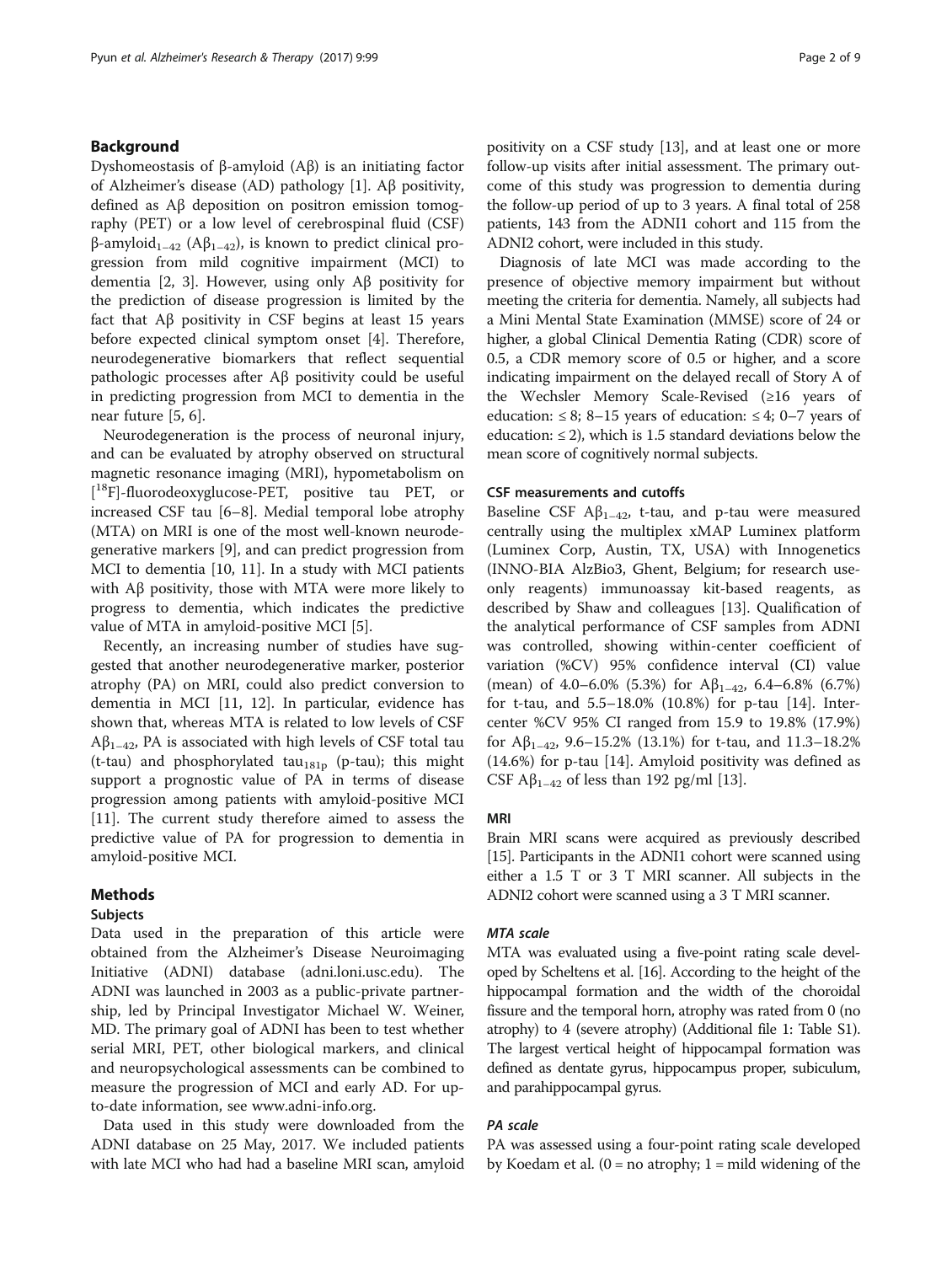sulci without evident volume loss of gyri; 2 = substantial widening of the sulci and volume loss of the gyri;  $3 =$ severe end-stage atrophy) [[17\]](#page-7-0). The evaluated anatomical regions included the posterior cingulate sulcus, precuneus, parieto-occipital sulcus, and the cortex of the parietal lobes. MRI scans were assessed in the three different orientations by following anatomical landmarks: widening of the posterior cingulate and parieto-occipital sulcus and atrophy of the precuneus in the sagittal orientation, widening of the posterior cingulate sulcus and the sulcal dilatation in the parietal lobes in the axial orientation, and widening of the posterior cingulate sulcus and parietal lobes in the coronal orientation. In case of different rating scores between different MRI planes, the higher score was used for analysis.

All MRI scans were evaluated by three raters (board-certified neurologists, Young Ho Park, Hang-Rai Kim, Jeewon Suh, with 7, 5, and 4 years of experience in dementia) who were blinded to the clinical information. In case of disagreement, the three raters reviewed the MRI scans together for adjustment.

Intra-rater reliability was assessed by the re-rating of 25 randomly determined MRI scans at a separate sitting, blinded to their own prior rating. Inter-, and intra-rater reliabilities were measured by calculating the intraclass correlation coefficient.

For rating scores of both MTA and PA, scores of the right and left hemispheres for each patient were summed and the mean value was used. These scores were dichotomized as normal (no atrophy) or abnormal (atrophy). For MTA in those younger than 75 years old a rating score of 1.5 or more was considered abnormal, and in those aged 75 years or older a score of 2 or more was considered abnormal [\[18](#page-7-0)]. For PA, a score of 1.5 or more was considered abnormal in all patients [[17](#page-7-0)].

For quantitative analysis we used data downloaded from the ADNI database. Regional volumes were measured automatically by the Freesurfer image analysis suite, which is freely available for download ([http://surfer.nmr.mgh.harvard.edu/\)](http://surfer.nmr.mgh.harvard.edu/). ADNI1 1.5 T data were run with Freesurfer version 4.3, and ADNI1 3 T data and ADNI2 data were run with Freesurfer version 5.1. Each scan was segmented according to an atlas defined by Freesurfer [\[19](#page-7-0)]. We compared volumes of the hippocampus, parahippocampal cortex, entorhinal cortex, and fusiform gyrus in temporal regions as well as the superior and inferior parietal cortex, precuneus, supramarginal gyrus, and postcentral gyrus in parietal regions between groups with and without progression to dementia, using the Mann–Whitney test or Student's t test as appropriate.

#### Statistical analysis

For comparison of demographic and clinical variables between groups with and without progression to dementia, we used the Pearson chi-squared test, Mann–Whitney test, or Student's  $t$  test as appropriate. We assessed the hazard ratio (HR) of MTA, PA, CSF t-tau, p-tau, baseline demographics, and neuropsychological profiles using univariate Cox regression analysis with follow-up time as a time variable and progression to dementia as a status variable. Additionally, we categorized MRI atrophy pattern into the following four groups: no atrophy, MTA only, PA only, and both MTA and PA. The HR of each group for disease progression was calculated using univariate Cox analysis. The proportional assumption was examined by log-log survival plots.

The multivariate Cox analysis was performed to identify independent determinants of disease progression with relevant covariates. The clinically or statistically relevant covariates with a  $p$  value < 0.2 in univariate Cox regression analysis were included. If there was more than one variable that was clinically highly correlated, we included only one of them in the model. Also, according to the atrophy pattern, two different models were implemented. In model 1, HRs of the MTA group and PA group were analyzed with adjustment for clinically or statistically relevant covariates. In model 2, HRs of the four groups according to atrophy pattern (no atrophy, MTA only, PA only, both MTA and PA) were analyzed with adjustment for relevant covariates. Multicollinearity between the covariates was tested by calculating the variance inflation factor [[20\]](#page-7-0). We used SPSS 21 (SPSS Inc., Chicago, Illinois, USA) for multicollinearity and inter- and intra-rater reliabilities analyses, and R (version 3.3.1; [http://www.R-project.org](http://www.r-project.org/)) for the remainder of the analyses. Demographic analysis was performed using wilcox.test, chisq.test, or t.test function, and Cox regression analysis was performed using the Coxph function in R with survival package version 2.41-3.

#### Results

A total of 258 patients participated in the study. The median age of patients was 74.1 years, and 101 (39.1%) were female. A total of 176 patients (68.2%) had at least one APOE ε4 allele. Of the total cohort, 123 patients (47.7%) showed MTA and 174 patients (67.4%) showed PA. Dividing patients according to atrophy pattern, we identified 51 patients (19.8%) with no atrophy, 33 patients (12.8%) with MTA only, 84 patients (32.6%) with PA only, and 90 patients (34.9%) with both MTA and PA. During the follow-up period (median 24 months) 139 patients (53.9%) progressed to dementia, and 119 patients did not. Demographic, cognitive, and biomarker characteristics according to progression to dementia, categorized as stable MCI and progressive MCI, are summarized in Table [1.](#page-3-0) Patients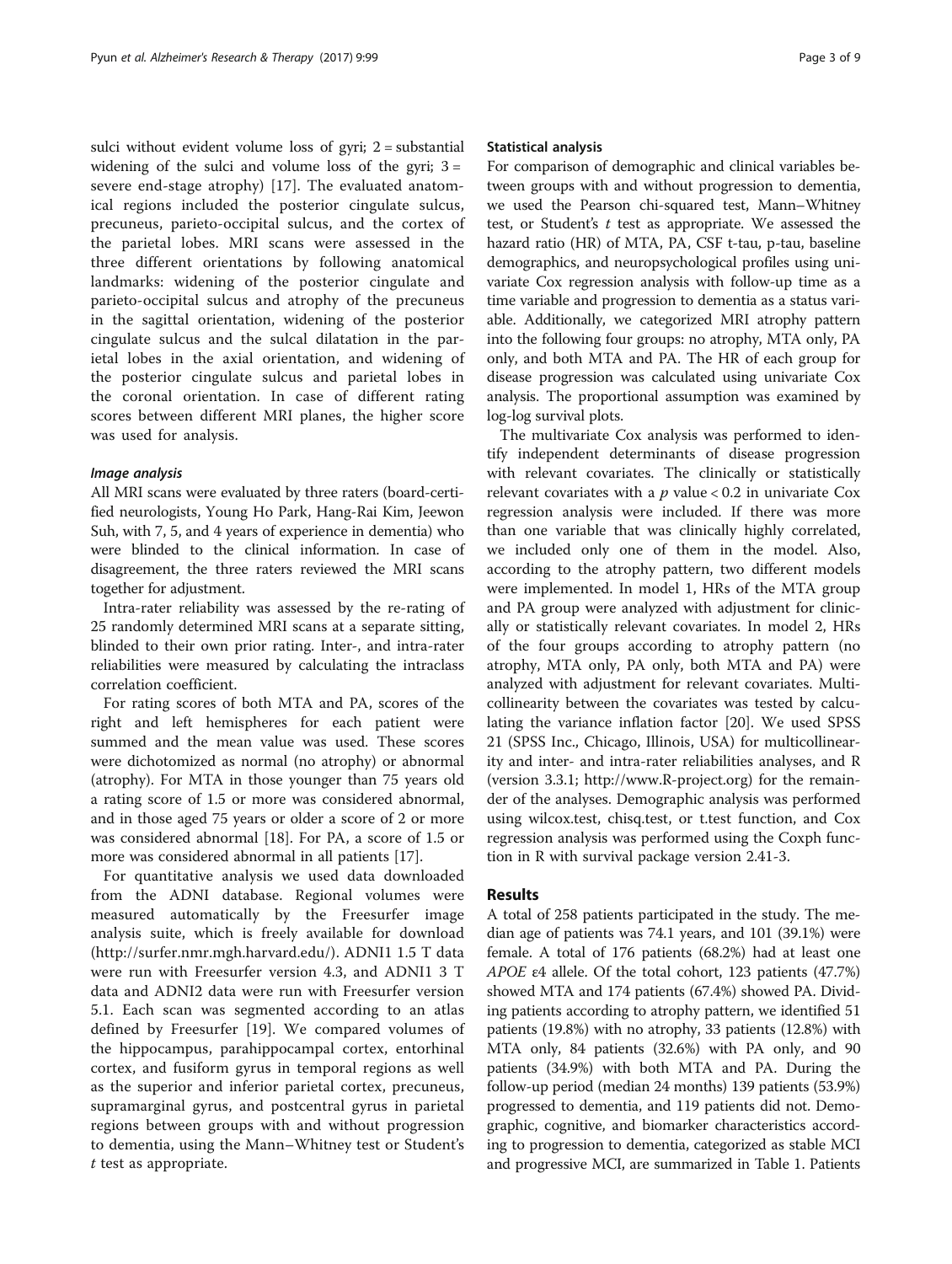<span id="page-3-0"></span>

|                                        | All $(n = 258)$    | Stable MCI ( $n = 119$ ) | Progressive MCI ( $n = 139$ ) | $p$ value <sup>c</sup> |
|----------------------------------------|--------------------|--------------------------|-------------------------------|------------------------|
| Age, years                             | 74.1 (69.5-78.5)   | 74.4 (69.1-78.2)         | 73.6 (69.8-78.7)              | > 0.999                |
| Female, $n$ (%)                        | 101(39.1)          | 40 (33.6)                | 61(43.9)                      | 0.119                  |
| Education, years                       | $16(14-18)$        | $16(14-18)$              | $16(14-18)$                   | 0.469                  |
| APOE $\epsilon$ 4 carrier, n (%)       | 176 (68.2)         | 78 (65.6)                | 98 (70.5)                     | 0.473                  |
| Cognition                              |                    |                          |                               |                        |
| <b>MMSE</b>                            | $27(25-29)$        | $28(26-29)$              | $26(25-28)$                   | < 0.001                |
| CDR SB                                 | $1.5(1.0-2.5)$     | $1.5(1.0-2.0)$           | $2.0(1.0-2.5)$                | < 0.001                |
| ADAS-cog 11                            | $11.8(9.0-15.7)$   | $10.7(7.2 - 13.2)$       | 13.0 (10.8-16.2)              | < 0.001                |
| CSF markers                            |                    |                          |                               |                        |
| $A\beta_{1-42}$ , mean $\pm$ SD, pg/mL | $136.1 \pm 25.7$   | $136.7 \pm 27.2$         | $133.7 \pm 25.0$              | 0.345                  |
| CSF t-tau, $pq/mL^a$                   | 104.0 (77.0-148.5) | 91.0 (68.0-133.0)        | 113.0 (84.0-153.0)            | 0.006                  |
| CSF p-tau, pg/mL <sup>b</sup>          | 41.0 (31.0-58.0)   | 37.0 (27.0-51.0)         | 45.0 (36.0-64.0)              | < 0.001                |
| <b>MRI</b>                             |                    |                          |                               |                        |
| Tesla, $n$ $(\%)$                      |                    |                          |                               | 0.714                  |
| 1.5                                    | 143 (55.4)         | 64 (53.8)                | 79 (56.8)                     |                        |
| 3.0                                    | 115 (44.6)         | 55 (46.2)                | 60 (43.2)                     |                        |
| MTA, n (%)                             | 123(47.7)          | 47 (39.5)                | 76 (54.7)                     | 0.021                  |
| PA, n (%)                              | 174 (67.4)         | 65 (54.6)                | 109 (78.4)                    | < 0.001                |
| Atrophy pattern, n (%)                 |                    |                          |                               | < 0.001                |
| No atrophy                             | 51 (19.8)          | 39 (32.8)                | 12(8.6)                       |                        |
| MTA only                               | 33 (12.8)          | 15 (12.6)                | 18 (13.0)                     |                        |
| PA only                                | 84 (32.6)          | 33 (27.7)                | 51 (36.7)                     |                        |
| Both MTA and PA                        | 90 (34.9)          | 32 (26.9)                | 58 (41.7)                     |                        |

Data are presented as the median (interquartile range) unless otherwise specified

<sup>1</sup> Data for 7 subiects were not available

 $<sup>b</sup>$  Data for 1 subject were not available</sup>

<sup>c</sup> Stable MCI vs. progressive MCI

A<sup>β</sup> <sup>β</sup>-amyloid, ADAS-cog Alzheimer's Disease Assessment Scale-cognitive subscale, CDR SB Clinical Dementia Rating Sum of Boxes, CSF cerebrospinal fluid, MCI mild cognitive impairment, MMSE Mini-Mental State Examination, MRI magnetic resonance imaging, MTA medial temporal lobe atrophy, PA posterior atrophy, p-tau tau phosphorylated at threonine 181, SD standard deviation, t-tau total tau

with disease progression to dementia had poorer cognitive performances at baseline, higher levels of CSF t-tau and CSF p-tau, and more frequent MTA and PA compared with those without progression. The interrater reliability for MTA (0.84–0.87) and PA (0.70– 0.87) was good. The intra-rater reliability for MTA (0.83–0.98) was excellent and for PA (0.73–0.98) was good (Additional file [2](#page-6-0): Table S2). The volumes of the hippocampus, entorhinal cortex, fusiform gyrus, superior and inferior parietal cortex, precuneus, and supramarginal gyrus were significantly decreased in progressive MCI as compared to stable MCI (Additional file [3:](#page-6-0) Table S3).

In the univariate Cox regression analysis, the presence of MTA and PA showed significantly increased HR (95% CI) of progression to dementia with a value of 1.682 (1.203–2.352) and 2.244 (1.497–3.364), respectively (Fig. [1\)](#page-4-0). In the analysis according to MRI atrophy pattern, patients with only MTA, only PA, and both MTA and PA were associated with a higher risk for disease progression compared with those with no atrophy (Table [2](#page-4-0)). Higher levels of CSF t-tau and CSF p-tau were related with more disease progression. Baseline cognitive performances with lower MMSE scores, higher CDR Sum of Boxes (CDR SB), and higher Alzheimer's Disease Assessment Scalecognitive subscale 11 (ADAS-cog 11) scores were also associated with progression to dementia. The proportional assumption was satisfied for MTA and PA based on loglog survival plots (Additional file [4:](#page-6-0) Figure S1).

Multivariate Cox analysis included clinically (age, sex) and statistically relevant variables (education duration, APOE ε4 allele, ADAS-cog 11, CDR-SB, and CSF p-tau) (Table [2\)](#page-4-0). Although MMSE and CSF t-tau were statistically relevant and variance inflation factors were less than 1.719 for all variables, indicating a low degree of collinearity, we excluded them from the multivariate Cox analysis because they were clinically highly correlated with ADAS-cog 11 and CSF p-tau, respectively.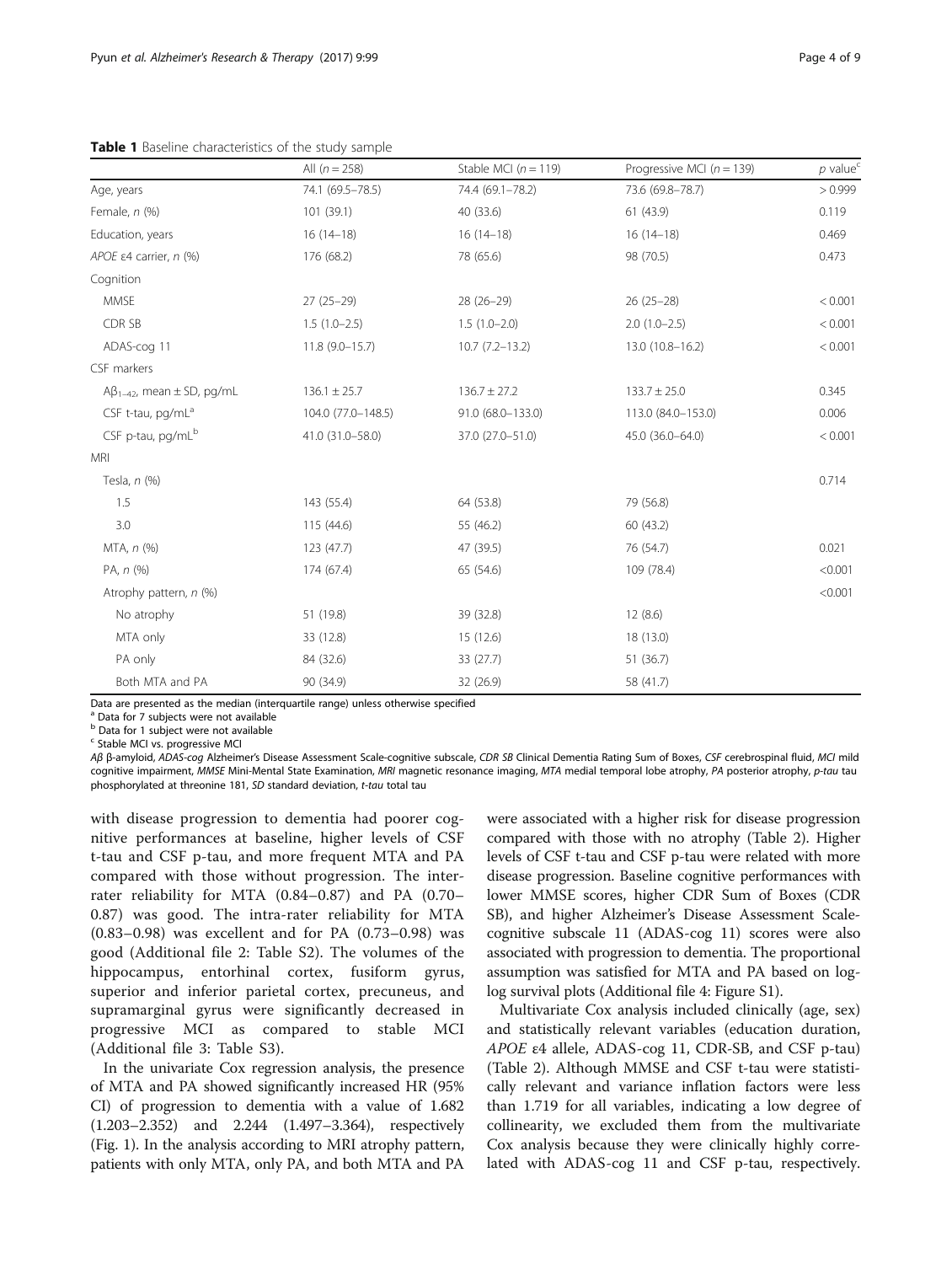<span id="page-4-0"></span>

### Table 2 Univariate and multivariate Cox regression analysis

|                           | Univariate                         | Multivariate                     |                                  |  |
|---------------------------|------------------------------------|----------------------------------|----------------------------------|--|
|                           | HR (95% CI)                        | Model 1<br>HR (95% CI)           | Model 2<br>HR (95% CI)           |  |
| Age                       | $0.999(0.976 - 1.022)$             | $0.996(0.970 - 1.023)$           | $0.998(0.972 - 1.025)$           |  |
| Female                    | 1.266 (0.906-1.770)                | 1.152 (0.797-1.665)              | 1.162 (0.8031-1.682)             |  |
| Education                 | 0.961 (0.907-1.019)                | $0.954(0.900 - 1.011)$           | $0.961$ $(0.906 - 1.020)$        |  |
| APOE $\epsilon$ 4 carrier | 1.290 (0.896-1.858)                | 0.996 (0.674-1.470)              | 1.031 (0.700-1.520)              |  |
| Cognition                 |                                    |                                  |                                  |  |
| <b>MMSE</b>               | $0.821$ $(0.748 - 0.901)^{b}$      | N <sub>l</sub>                   | N <sub>l</sub>                   |  |
| CDR SB                    | 1.593 (1.347-1.883) <sup>b</sup>   | $1.526$ $(1.276 - 1.824)^b$      | 1.531 (1.279-1.832) <sup>b</sup> |  |
| ADAS-cog 11               | 1.118 $(1.080 - 1.157)^{b}$        | $1.101 (1.061 - 1.144)^b$        | $1.104 (1.063 - 1.147)^{b}$      |  |
| CSF markers               |                                    |                                  |                                  |  |
| CSF t-tau*                | $1.003$ (1.000-1.006) <sup>a</sup> | N <sub>l</sub>                   | N <sub>l</sub>                   |  |
| CSF p-tau**               | 1.012 $(1.006 - 1.019)^b$          | 1.006 (1.000-1.013)              | 1.006 (1.000-1.013)              |  |
| <b>MRI</b>                |                                    |                                  |                                  |  |
| <b>MTA</b>                | 1.682 (1.203-2.352) <sup>a</sup>   | 1.424 (0.997-2.034) <sup>a</sup> | N <sub>l</sub>                   |  |
| PA                        | 2.244 (1.497-3.364) <sup>b</sup>   | 1.895 (1.239-2.897) <sup>b</sup> | N <sub>l</sub>                   |  |
| Atrophy pattern           |                                    |                                  |                                  |  |
| No atrophy                | Reference                          | N <sub>l</sub>                   | Reference                        |  |
| MTA only                  | 2.998 $(1.443 - 6.227)^a$          | N <sub>l</sub>                   | 3.178 (1.520-6.645) <sup>b</sup> |  |
| PA only                   | 3.126 (1.666-5.864) <sup>b</sup>   | N <sub>l</sub>                   | 3.209 (1.693-6.080) <sup>b</sup> |  |
| Both MTA and PA           | 3.814 (2.045-7.110) <sup>b</sup>   | N <sub>1</sub>                   | 3.598 (1.909-6.783) <sup>b</sup> |  |

\* Data for 7 subjects were not available

\*\* Data for 1 subject were not available

 $\frac{a}{p} p < 0.05$ 

 $p < 0.001$ 

Model 1: adjusted for MTA, PA, age, sex, education, APOE <sup>ε</sup>4 carrier, ADAS-cog 11, CDR SB, and CSF p-tau

Model 2: adjusted for MRI atrophy pattern (no atrophy, MTA only, PA only, both MTA and PA), age, sex, education, APOE <sup>ε</sup>4 carrier, ADAS-cog 11, CDR SB, and CSF p-tau

ADAS-cog Alzheimer's Disease Assessment Scale-cognitive subscale, CDR SB Clinical Dementia Rating Sum of Boxes, CI confidence interval, CSF cerebrospinal fluid, HR hazard ratio, MMSE Mini Mental State Examination, MRI magnetic resonance imaging, MTA medial temporal lobe atrophy, NI not included, PA posterior atrophy, p-tau tau phosphorylated at threonine 181, t-tau total tau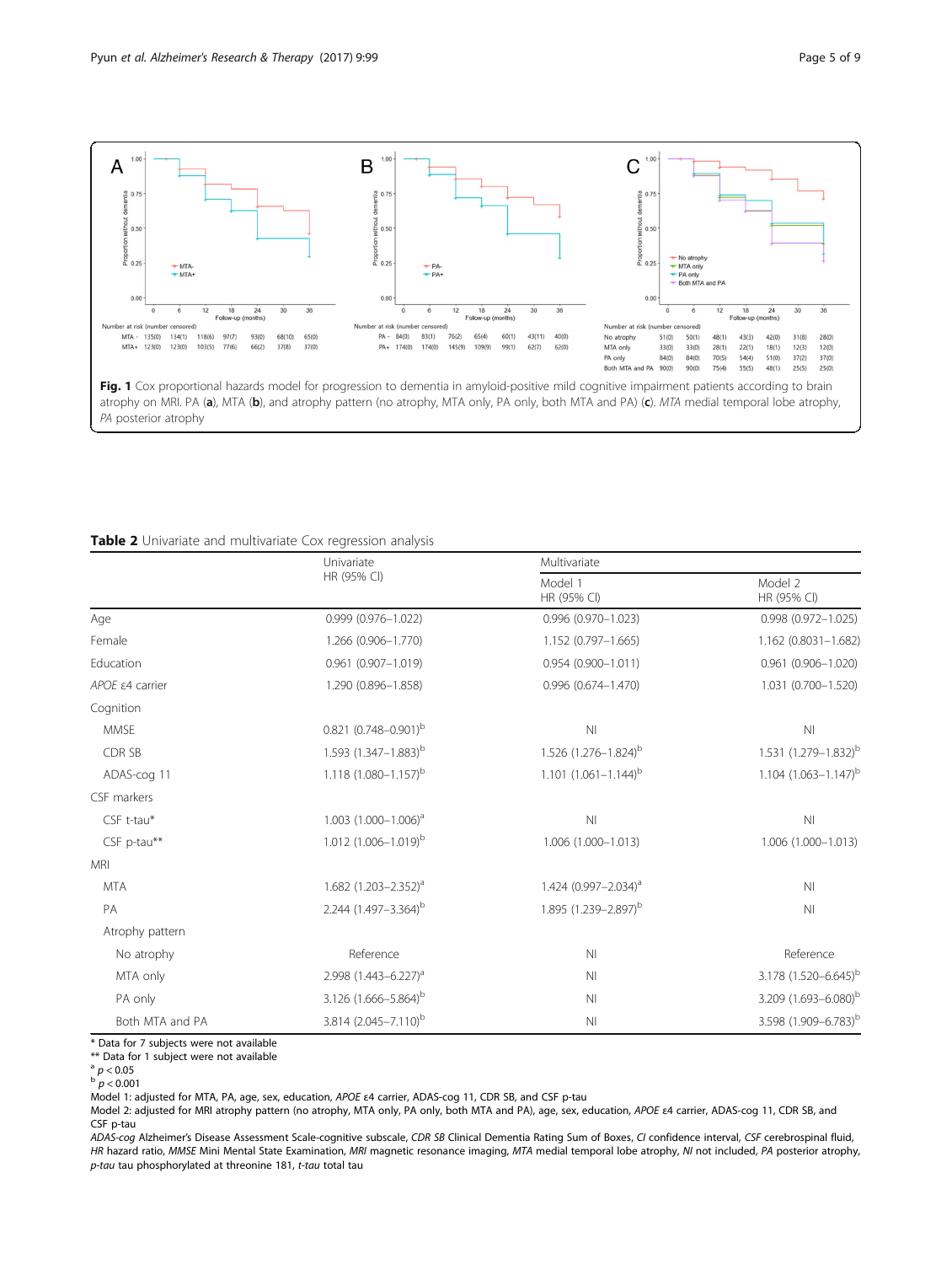The adjusted covariates did not alter the significance of the HRs (95% CI) of MTA (1.424 (0.997–2.034)) or PA (1.895 (1.239–2.897)). Moreover, the HR of groups with only MTA, only PA, and both MTA and PA remained significant. Notably, there was little difference between the HRs of MTA only, PA only, and both MTA and PA. On the contrary, the significant relationships between CSF p-tau and disease progression disappeared after adjustment with other covariates.

### **Discussion**

The ability to predict progression from MCI to dementia is increasingly important with the prospect of diseasemodifying therapies. This study demonstrated that patients with amyloid-positive MCI with PA or MTA are more likely to progress to dementia. Furthermore, patients with amyloid-positive MCI with PA only (in the absence of MTA) also showed an increased risk for disease progression. This indicates that PA, as well as MTA, is a predictive marker of conversion from amyloid-positive MCI to dementia.

To understand the pathophysiology of AD, considerable effort has been made to identify AD-related focal regions or functional connectivity between regions in the brain [[21](#page-7-0)–[24](#page-7-0)]. According to pathological staging by Braak and Braak, the neurofibrillary changes (tau pathology) start from the medial temporal lobe and spread to neocortical association areas [\[25](#page-7-0)]. Many neuroimaging studies have demonstrated these pathological changes, showing low glucose metabolism and cortical atrophy, most prominently in the medial temporal lobe and parietal lobe, including the bilateral precuneus, posterior cingulate cortex, and angular gyrus [\[21](#page-7-0), [24, 26](#page-7-0)]. MTA within these regions is widely recognized as an imaging marker of AD [\[16](#page-7-0)]. Additionally, the parietal lobe has been highlighted as an area involved in the pathological changes and dysfunction in AD [\[27\]](#page-7-0).

The parietal cortex is originally known for its visuospatial and sensorimotor functions [[23\]](#page-7-0). However, the parietal cortex is also involved in other functions, such as episodic memory retrieval [\[23](#page-7-0), [28](#page-7-0)]; notably, episodic memory retrieval impairment is a typical feature of AD. Functional MRI (fMRI) studies with memory-related tasks have revealed that the parietal cortex, especially the precuneus and superior and inferior parietal lobules, is involved in memory retrieval [[29](#page-7-0)–[31](#page-7-0)]. Furthermore, resting-state fMRI studies have revealed that patients with MCI display lower levels of neuronal activity in the posterior cingulate cortex, precuneus, and inferior parietal lobe (components of default mode network) compared with healthy controls [\[32, 33\]](#page-8-0). Concerning cortical connectivity, these regions comprise the "posterior medial network" (PM network), along with the retrosplenial cortex and parahippocampal cortex [[34\]](#page-8-0). The

PM network and anterior temporal network are two largely segregated pathways with different anatomical regions and different memory-guided behaviors, and were proposed by Ranganath and Ritchey [\[34](#page-8-0)]. The PM network is involved in episodic memory, spatial navigation, and scene perception. Dominant disruption of this network has been observed in patients with AD compared with healthy participants and patients with other types of dementia [\[21](#page-7-0), [22](#page-7-0), [34\]](#page-8-0).

Systematic assessment of PA using a visual rating scale was suggested by Koedam and colleagues [[17\]](#page-7-0). This visual rating scale, used to rate MRI images for PA within the posterior cingulate gyrus, precuneus, and parietal lobe, is simple, easily implemented in clinical settings, and has a good discrimination ability between healthy individuals and patients with AD [\[17](#page-7-0)]. The visual rating scale has been validated using voxel-based morphometry (VBM), with good reliability [[35](#page-8-0)]. Furthermore, in a study of patients with pathologically proven definite AD, 30% of patients showed only PA without MTA, which indicates that PA could be used as an independent imaging marker of AD [\[36](#page-8-0)].

From the perspective of cognitive reserve, MCI patients with both MTA and PA are expected to progress more rapidly to dementia than patients with MTA only or patients with PA only [[37\]](#page-8-0). However, progression rates were not different between patients with both MTA and PA, patients with MTA only, and patients with PA only in our study. Similar results have been reported regarding clinical progression of patients with AD [[38, 39](#page-8-0)]. In those studies, which grouped patients with AD into three subtypes according to cortical atrophy patterns, patients with diffuse atrophy did not show more rapid progression than patients with medial temporal dominant atrophy or parietal dominant atrophy. Rather, patients with parietal dominant atrophy showed a faster progression rate [\[38](#page-8-0), [39](#page-8-0)]. Although we do not know the reason, MTA and PA might not have additive effects on clinical progression in patients with amyloid-positive MCI.

With respect to VBM analysis in previous studies with patients with MCI, gray matter differences between patients with progressive and stable MCI were assessed using two-sided  $t$  tests in early studies [[40](#page-8-0)]. However, the two-sided  $t$  tests discard information about varying lengths of follow-up times among patients. To overcome this problem, time-to-event statistical methods were used in VBM analysis of patients with MCI [\[41](#page-8-0)]. These studies revealed that the patients with progressive MCI showed volume loss in the medial temporal lobes as well as the temporoparietal cortex and frontal lobes compared with patients with stable MCI [[40](#page-8-0)–[42](#page-8-0)]. A recent study, which used a VBM survival analysis and assessed the effects of amyloid deposition on progression to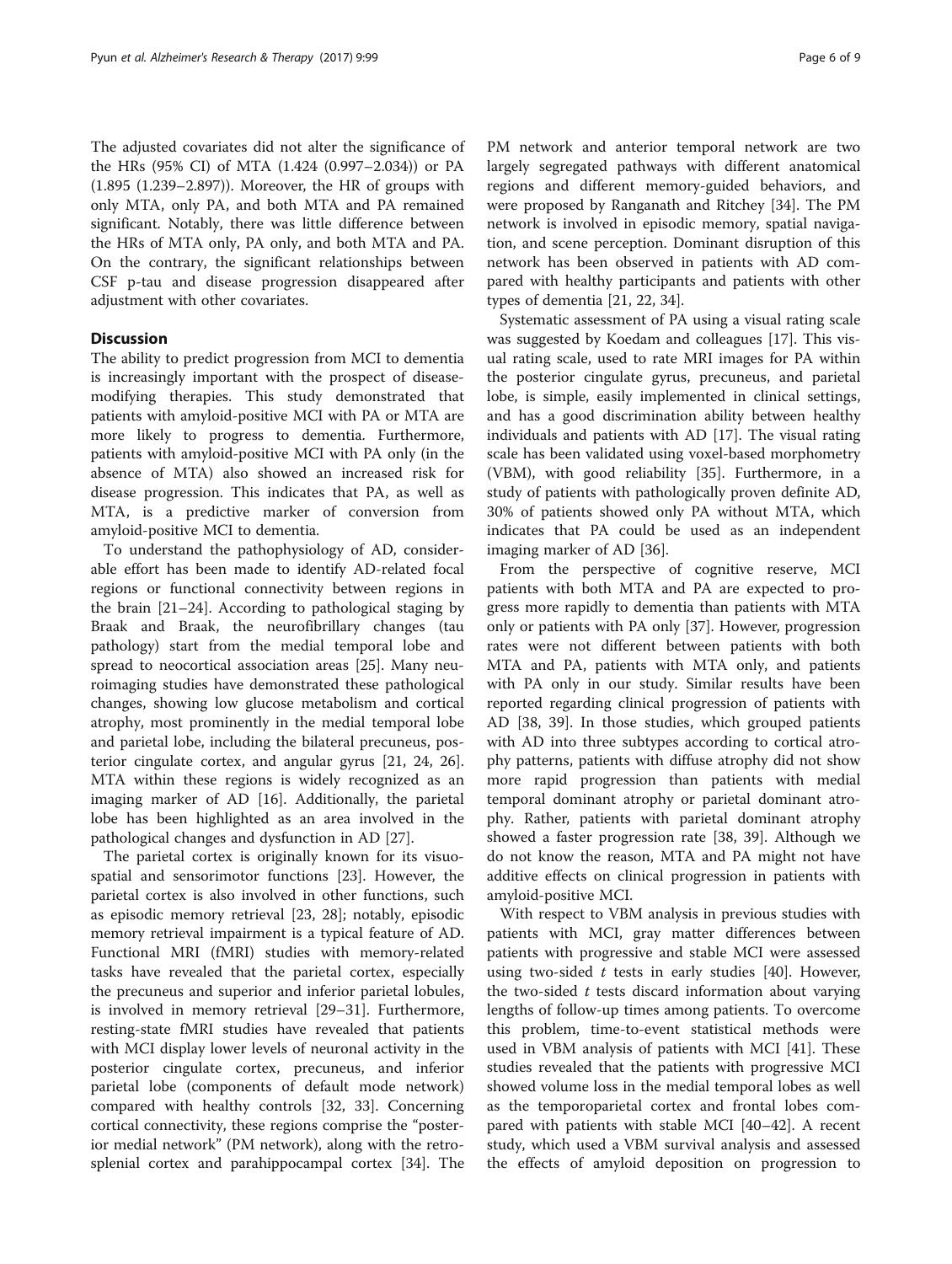<span id="page-6-0"></span>dementia in patients with MCI, found that the pattern of decreased gray matter volume that was predictive of progression was similar in amyloid-positive and amyloid-negative patients [\[42](#page-8-0)]. Although our study demonstrated the usefulness of visually assessed PA for predicting progression to dementia in patients with amyloid-positive MCI, visually assessed PA might also be useful in patients with amyloid-negative MCI. In our previous study of patients with MCI without information about amyloid positivity, visual rating of PA had predictive value for progression to dementia [\[12](#page-7-0)].

Notably, our population showed a relatively large proportion of APOE ε4 carriers (62%). This might be due to characteristics of our amyloid-positive population. Other studies with amyloid-positive MCI also reported a large percentage of APOE ε4 carriers [[5,](#page-7-0) [43, 44\]](#page-8-0). A considerably higher prevalence of amyloid positivity has been previously reported among APOE ε4 carriers compared to APOE ε4 noncarriers [[45\]](#page-8-0). The relationship between APOE ε4 and amyloid positivity has been investigated extensively for its important pathological role and contributing risk to AD. APOE ε4 is known to increase AD risk by decreasing Aβ clearance and promoting Aβ aggregation [\[46](#page-8-0)]. Apolipoprotein E4 has lower affinity to Aβ than apolipoprotein E3, thus showing inefficient removal of Aβ across the blood-brain barrier and increased oligomerization of Aβ [[47](#page-8-0)–[49](#page-8-0)]. This aspect could support the large proportion of APOE ε4 carriers of our amyloid-positive MCI population.

The significant association found between increased CSF p-tau levels and disease progression in our study is consistent with previous studies [[50\]](#page-8-0). However, this significance disappeared in multivariate analysis, contrary to PA or MTA. This could indicate that brain atrophy might correlate more strongly with clinical progression than CSF biomarkers. Several studies have shown similar correlations between MRI, CSF, and cognitive performance [\[51](#page-8-0), [52\]](#page-8-0). One possible explanation for the stronger relationship of brain atrophy with progression (compared to the relationship of CSF biomarkers with progression) is that MRI may be a more stable biomarker for neuronal injury than CSF tau proteins, which can be influenced by diurnal variation and transient brain injury [[51, 52\]](#page-8-0). Otherwise, disease progression with brain atrophy could be affected by factors other than tauopathy, such as aging, traumatic brain injury, toxic factors, and vascular factors [[53](#page-8-0)–[56\]](#page-8-0).

There are some limitations to our study that should be noted. First, we defined amyloid positivity by CSF  $A\beta_{1-42}$ levels only, and did not include a population with positive amyloid PET. This may have led to a selection bias. However, several studies have shown there to be a good agreement between CSF  $A\beta_{1-42}$  levels and amyloid PET, which could minimize the potential bias in our study [[57, 58](#page-8-0)]. Second, the visual rating scale may not be precise compared with volumetric quantitative measurements. Although we compared volumetric measures of temporal and parietal regions between stable and progressive MCI, we could not perform voxel- or surfacebased analysis because our sample comprised ADNI1 and ADNI2 cohorts with different magnetic field strength.

#### **Conclusions**

This study showed that PA in amyloid-positive MCI is significantly associated with disease progression to dementia, independent of the presence of MTA. This is indicative of the predictive value of PA for disease progression in patients with amyloid-positive MCI.

#### Additional files

[Additional file 1: Table S1.](dx.doi.org/10.1186/s13195-017-0326-y) Visual rating of medial temporal lobe atrophy. (DOCX 14 kb)

[Additional file 2: Table S2.](dx.doi.org/10.1186/s13195-017-0326-y) Inter- and intra-rater reliability. (DOCX 16 kb)

[Additional file 3: Table S3.](dx.doi.org/10.1186/s13195-017-0326-y) Comparison of volumetric measures of temporal and parietal regions according to disease progression to dementia. (DOCX 19 kb)

[Additional file 4: Figure S1.](dx.doi.org/10.1186/s13195-017-0326-y) Log-log survival plots of PA (A) and MTA (B). MTA medial temporal lobe atrophy, PA posterior atrophy. (TIF 83 kb)

#### Abbreviations

Aβ: β-Amyloid; AD: Alzheimer's disease; ADAS-cog: Alzheimer's Disease Assessment Scale-cognitive subscale; ADNI: Alzheimer's Disease Neuroimaging Initiative; CDR: Clinical Dementia Rating; CDR SB: Clinical Dementia Rating Sum of Boxes; CI: Confidence interval; CSF: Cerebrospinal fluid; CV: Coefficient of variation; fMRI: Functional magnetic resonance imaging; HR: Hazard ratio; MCI: Mild cognitive impairment; MMSE: Mini Mental State Examination; MRI: Magnetic resonance imaging; MTA: Medial temporal lobe atrophy; PA: Posterior atrophy; PET: Positron emission tomography; PM: Posterior medial; p-tau: Phosphorylated tau<sub>181p</sub>; t-tau: Total tau; VBM: Voxel-based morphometry

#### Acknowledgements

Data collection and sharing for this project was funded by the Alzheimer's Disease Neuroimaging Initiative (ADNI) (National Institutes of Health Grant U01 AG024904) and DOD ADNI (Department of Defense award number W81XWH-12-2-0012). ADNI is funded by the National Institute on Aging, the National Institute of Biomedical Imaging and Bioengineering, and through generous contributions from the following: AbbVie, Alzheimer's Association; Alzheimer's Drug Discovery Foundation; Araclon Biotech; BioClinica, Inc.; Biogen; Bristol-Myers Squibb Company; CereSpir, Inc.; Cogstate; Eisai Inc.; Elan Pharmaceuticals, Inc.; Eli Lilly and Company; EuroImmun; F. Hoffmann-La Roche Ltd. and its affiliated company Genentech, Inc.; Fujirebio; GE Healthcare; IXICO Ltd.; Janssen Alzheimer Immunotherapy Research & Development, LLC.; Johnson & Johnson Pharmaceutical Research & Development LLC.; Lumosity; Lundbeck; Merck & Co., Inc.; Meso Scale Diagnostics, LLC.; NeuroRx Research; Neurotrack Technologies; Novartis Pharmaceuticals Corporation; Pfizer Inc.; Piramal Imaging; Servier; Takeda Pharmaceutical Company; and Transition Therapeutics. The Canadian Institutes of Health Research is providing funds to support ADNI clinical sites in Canada. Private sector contributions are facilitated by the Foundation for the National Institutes of Health ([www.fnih.org](http://www.fnih.org/)). The grantee organization is the Northern California Institute for Research and Education, and the study is coordinated by the Alzheimer's Therapeutic Research Institute at the University of Southern California. ADNI data are disseminated by the Laboratory for Neuro Imaging at the University of Southern California. The Medical Research Collaborating Center of Seoul National University Bundang Hospital contributed to statistical analyses.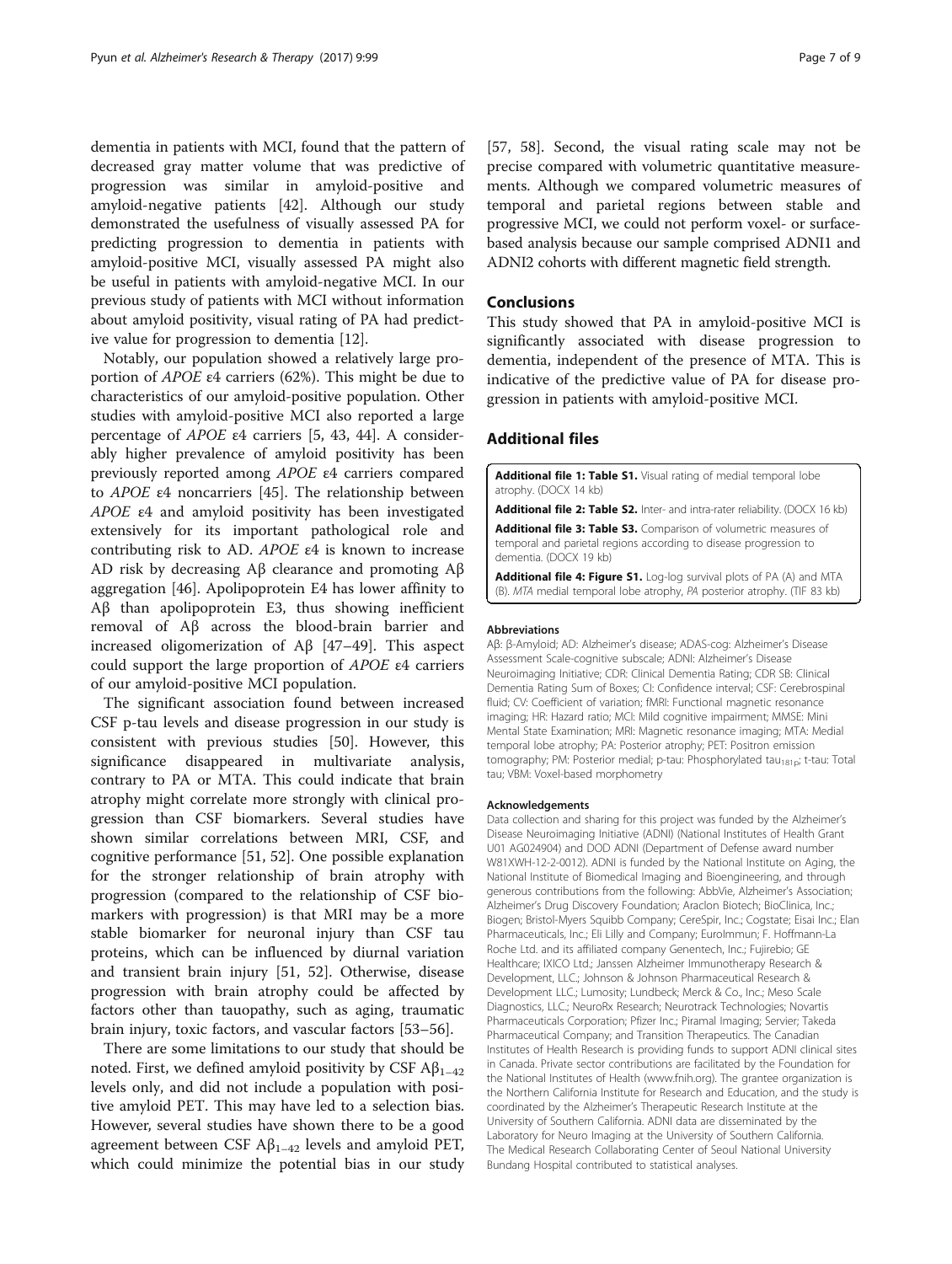<span id="page-7-0"></span>Data used in the preparation of this article were obtained from the Alzheimer's Disease Neuroimaging Initiative (ADNI) database (adni.loni.usc.edu). As such, the investigators within the ADNI contributed to the design and implementation of ADNI and/or provided data but did not participate in analysis or writing of this report. A complete listing of ADNI investigators can be found at: [http://adni.loni.usc.edu/wp-content/uploads/](http://adni.loni.usc.edu/wp-content/uploads/how_to_apply/ADNI_Acknowledgement_List.pdf) [how\\_to\\_apply/ADNI\\_Acknowledgement\\_List.pdf](http://adni.loni.usc.edu/wp-content/uploads/how_to_apply/ADNI_Acknowledgement_List.pdf)

#### Availability of data and materials

Not applicable.

#### Authors' contributions

YHP, JWJ, and SYK designed the study and participated in data analysis and interpretation. YHP, JWJ, and JMP participated in data analysis and interpretation, drafted the manuscript, and revised the manuscript for important intellectual content. JS, HRK, and BJK participated in data analysis. All authors read and approved the final manuscript.

#### Ethics approval and consent to participate

The study procedures were approved by the institutional review board of all participating centers [\(http://adni.loni.usc.edu/wp-content/uploads/](http://adni.loni.usc.edu/wp-content/uploads/how_to_apply/ADNI_Acknowledgement_List.pdf) [how\\_to\\_apply/ADNI\\_Acknowledgement\\_List.pdf](http://adni.loni.usc.edu/wp-content/uploads/how_to_apply/ADNI_Acknowledgement_List.pdf)) and written informed consent was obtained from all participants or authorized representatives.

#### Competing interests

The authors declare that they have no competing interests.

#### Publisher's Note

Springer Nature remains neutral with regard to jurisdictional claims in published maps and institutional affiliations.

#### Author details

<sup>1</sup>Department of Neurology, Seoul National University Bundang Hospital, 82, Gumi-ro 173 Beon-gil, Bundang-gu, Seongnam-si, Gyeonggi-do 13620, Republic of Korea. <sup>2</sup> Department of Neurology, Seoul National University College of Medicine, Seoul, Republic of Korea. <sup>3</sup>Graduate School of Medical Science & Engineering, KAIST, Daejeon, Republic of Korea. <sup>4</sup>Department of Neurology, Kangwon National University Hospital, 156, Baengnyeong, Chuncheon, Kangwon 24341, Republic of Korea. <sup>5</sup>Department of Neurology, Chung-Ang University Hospital, Seoul, Republic of Korea.

#### Received: 5 September 2017 Accepted: 22 November 2017 Published online: 16 December 2017

#### References

- 1. Selkoe DJ, Hardy J. The amyloid hypothesis of Alzheimer's disease at 25 years. EMBO Mol Med. 2016;8:595–608.
- 2. Wolk DA, Price JC, Saxton JA, Snitz BE, James JA, Lopez OL, et al. Amyloid imaging in mild cognitive impairment subtypes. Ann Neurol. 2009;65:557–68.
- 3. Hansson O, Zetterberg H, Buchhave P, Londos E, Blennow K, Minthon L. Association between CSF biomarkers and incipient Alzheimer's disease in patients with mild cognitive impairment: a follow-up study. Lancet Neurol. 2006;5:228–34.
- 4. Bateman RJ, Xiong C, Benzinger TL, Fagan AM, Goate A, Fox NC, et al. Clinical and biomarker changes in dominantly inherited Alzheimer's disease. N Engl J Med. 2012;367:795–804.
- 5. van Rossum IA, Vos SJ, Burns L, Knol DL, Scheltens P, Soininen H, et al. Injury markers predict time to dementia in subjects with MCI and amyloid pathology. Neurology. 2012;79:1809–16.
- Jack Jr CR, Knopman DS, Jagust WJ, Petersen RC, Weiner MW, Aisen PS, et al. Tracking pathophysiological processes in Alzheimer's disease: an updated hypothetical model of dynamic biomarkers. Lancet Neurol. 2013; 12:207–16.
- 7. McKhann GM, Knopman DS, Chertkow H, Hyman BT, Jack Jr CR, Kawas CH, et al. The diagnosis of dementia due to Alzheimer's disease: recommendations from the National Institute on Aging-Alzheimer's Association workgroups on diagnostic guidelines for Alzheimer's disease. Alzheimers Dement. 2011;7:263–9.
- 8. Jack Jr CR, Bennett DA, Blennow K, Carrillo MC, Feldman HH, Frisoni GB, et al. A/T/N: an unbiased descriptive classification scheme for Alzheimer disease biomarkers. Neurology. 2016;87:539–47.
- Scheltens P, van de Pol L. Impact commentaries. Atrophy of medial temporal lobes on MRI in "probable" Alzheimer's disease and normal ageing: diagnostic value and neuropsychological correlates. J Neurol Neurosurg Psychiatry. 2012;83:1038–40.
- 10. Korf ES, Wahlund LO, Visser PJ, Scheltens P. Medial temporal lobe atrophy on MRI predicts dementia in patients with mild cognitive impairment. Neurology. 2004;63:94–100.
- 11. Lehmann M, Koedam EL, Barnes J, Bartlett JW, Barkhof F, Wattjes MP, et al. Visual ratings of atrophy in MCI: prediction of conversion and relationship with CSF biomarkers. Neurobiol Aging. 2013;34:73–82.
- 12. Kim HR, Park YH, Jang JW, Park SY, Wang MJ, Baek MJ, et al. Visual rating of posterior atrophy as a marker of progression to dementia in mild cognitive impairment patients. J Alzheimers Dis. 2017;55:137–46.
- 13. Shaw LM, Vanderstichele H, Knapik-Czajka M, Clark CM, Aisen PS, Petersen RC, et al. Cerebrospinal fluid biomarker signature in Alzheimer's disease neuroimaging initiative subjects. Ann Neurol. 2009;65:403–13.
- 14. Shaw LM, Vanderstichele H, Knapik-Czajka M, Figurski M, Coart E, Blennow K, et al. Qualification of the analytical and clinical performance of CSF biomarker analyses in ADNI. Acta Neuropathol. 2011;121:597–609.
- 15. Jack Jr CR, Bernstein MA, Fox NC, Thompson P, Alexander G, Harvey D, et al. The Alzheimer's Disease Neuroimaging Initiative (ADNI): MRI methods. J Magn Reson Imaging. 2008;27:685–91.
- 16. Scheltens P, Leys D, Barkhof F, Huglo D, Weinstein HC, Vermersch P, et al. Atrophy of medial temporal lobes on MRI in "probable" Alzheimer's disease and normal ageing: diagnostic value and neuropsychological correlates. J Neurol Neurosurg Psychiatry. 1992;55:967–72.
- 17. Koedam EL, Lehmann M, van der Flier WM, Scheltens P, Pijnenburg YA, Fox N, et al. Visual assessment of posterior atrophy development of a MRI rating scale. Eur Radiol. 2011;21:2618–25.
- 18. Ferreira D, Cavallin L, Larsson EM, Muehlboeck JS, Mecocci P, Vellas B, et al. Practical cut-offs for visual rating scales of medial temporal, frontal and posterior atrophy in Alzheimer's disease and mild cognitive impairment. J Intern Med. 2015;278:277–90.
- 19. Fischl B, Dale AM. Measuring the thickness of the human cerebral cortex from magnetic resonance images. Proc Natl Acad Sci U S A. 2000;97:11050–5.
- 20. Fox J, Monette G. Generalized collinearity diagnostics. J Am Stat Assoc. 1992;87:178–83.
- 21. La Joie R, Landeau B, Perrotin A, Bejanin A, Egret S, Pelerin A, et al. Intrinsic connectivity identifies the hippocampus as a main crossroad between Alzheimer's and semantic dementia-targeted networks. Neuron. 2014;81: 1417–28.
- 22. Seeley WW, Crawford RK, Zhou J, Miller BL, Greicius MD. Neurodegenerative diseases target large-scale human brain networks. Neuron. 2009;62:42–52.
- 23. Sestieri C, Shulman GL, Corbetta M. The contribution of the human posterior parietal cortex to episodic memory. Nat Rev Neurosci. 2017;18: 183–92.
- 24. La Joie R, Perrotin A, Barre L, Hommet C, Mezenge F, Ibazizene M, et al. Region-specific hierarchy between atrophy, hypometabolism, and betaamyloid (Abeta) load in Alzheimer's disease dementia. J Neurosci. 2012;32: 16265–73.
- 25. Braak H, Braak E. Neuropathological stageing of Alzheimer-related changes. Acta Neuropathol. 1991;82:239–59.
- 26. Villain N, Fouquet M, Baron JC, Mezenge F, Landeau B, de La Sayette V, et al. Sequential relationships between grey matter and white matter atrophy and brain metabolic abnormalities in early Alzheimer's disease. Brain. 2010;133:3301–14.
- 27. Jacobs HI, Van Boxtel MP, Jolles J, Verhey FR, Uylings HB. Parietal cortex matters in Alzheimer's disease: an overview of structural, functional and metabolic findings. Neurosci Biobehav Rev. 2012;36:297–309.
- 28. Cabeza R, Ciaramelli E, Olson IR, Moscovitch M. The parietal cortex and episodic memory: an attentional account. Nat Rev Neurosci. 2008;9:613–25.
- 29. Bai F, Zhang Z, Watson DR, Yu H, Shi Y, Yuan Y, et al. Abnormal functional connectivity of hippocampus during episodic memory retrieval processing network in amnestic mild cognitive impairment. Biol Psychiatry. 2009;65: 951–8.
- 30. Bokde AL, Karmann M, Born C, Teipel SJ, Omerovic M, Ewers M, et al. Altered brain activation during a verbal working memory task in subjects with amnestic mild cognitive impairment. J Alzheimers Dis. 2010;21:103–18.
- 31. Spaniol J, Davidson PS, Kim AS, Han H, Moscovitch M, Grady CL. Eventrelated fMRI studies of episodic encoding and retrieval: meta-analyses using activation likelihood estimation. Neuropsychologia. 2009;47:1765–79.